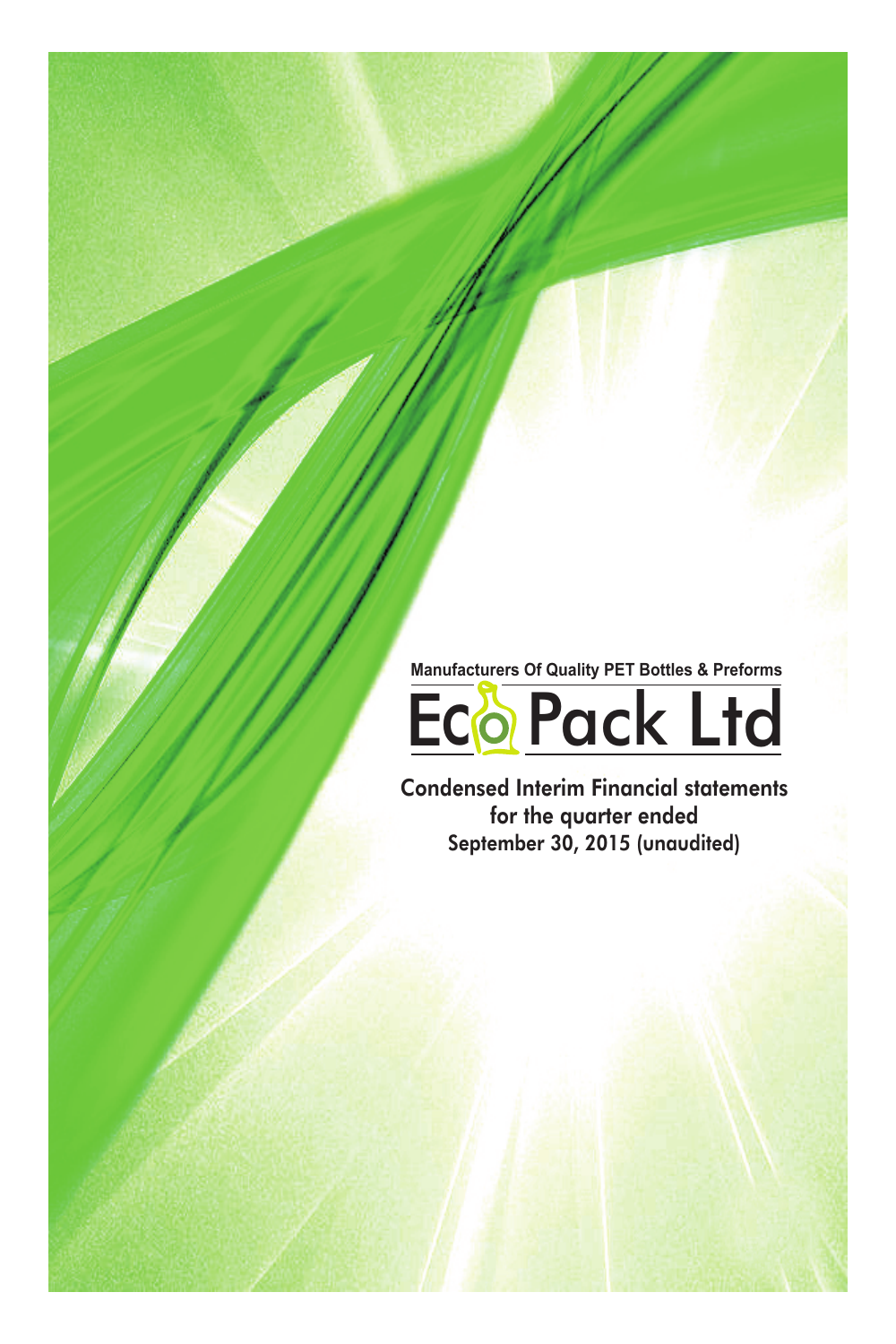

# **Table of Contents**

- Vision & Mission Statement & Corporate Strategy
- **Company Information**
- **Directors' Report**
- Condensed Interim Balance Sheet
- **Condensed Interim Profit & Loss Account**
- **E** Condensed Interim Statement of Comprehensive Income
- **Condensed Interim Statement of Changes in Equity**
- **Condensed Interim Cash Flow Statement**
- Notes to the Condensed Interim Financial Information  $\mathbb{R}^n$  .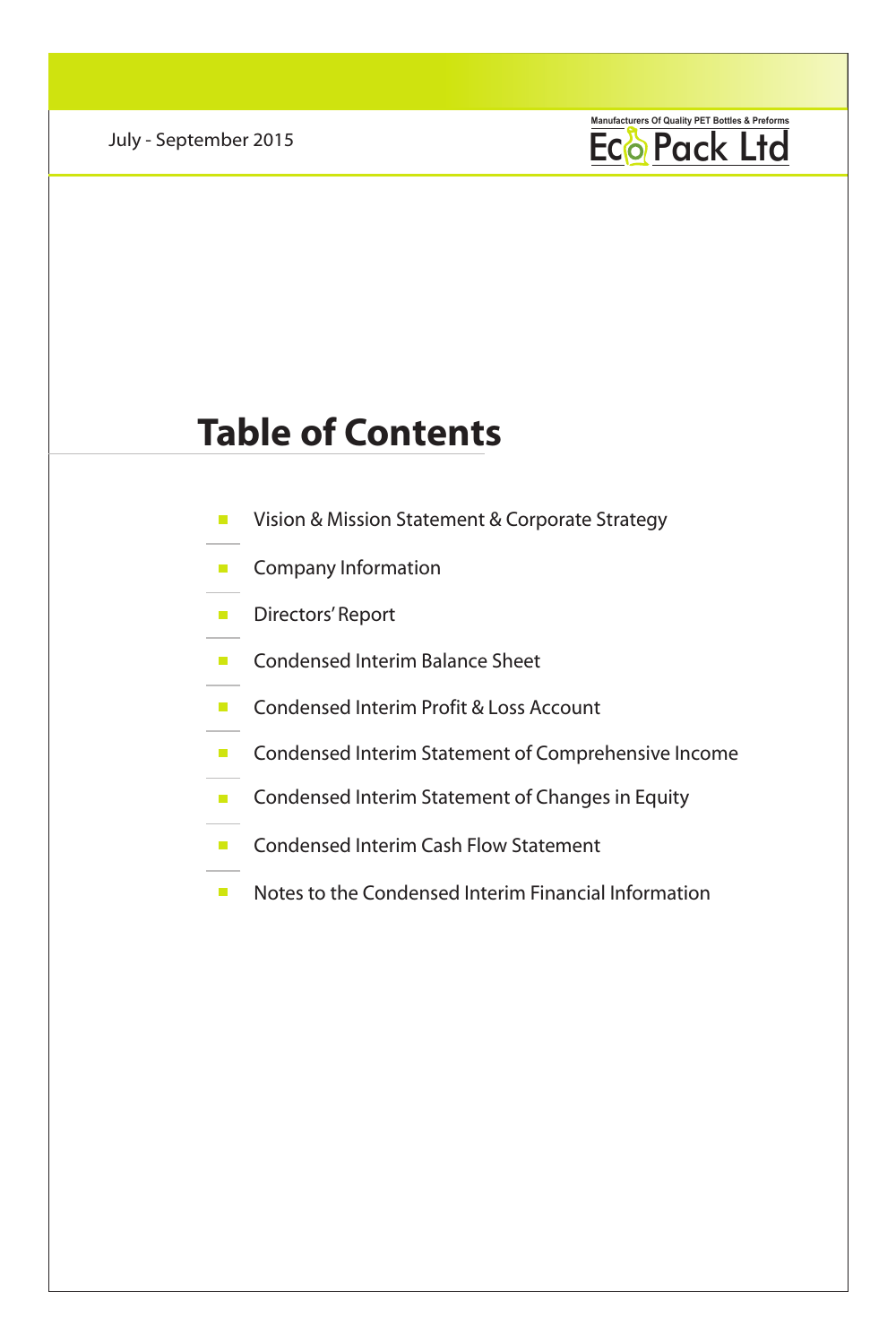

### **Vision & Mission Statement**  $\mathbf{u}$

To Systematically and cost effectively manufacture and supply consistently high quality products and services thus achieving customer satisfaction profitably, thereby ensuring the financial well being of the company and maximum returns to the shareholders.

#### **Corporate Strategy**   $\overline{\phantom{a}}$

Retain market share leadership through quality and price competitiveness while creating value as a low cost producer.





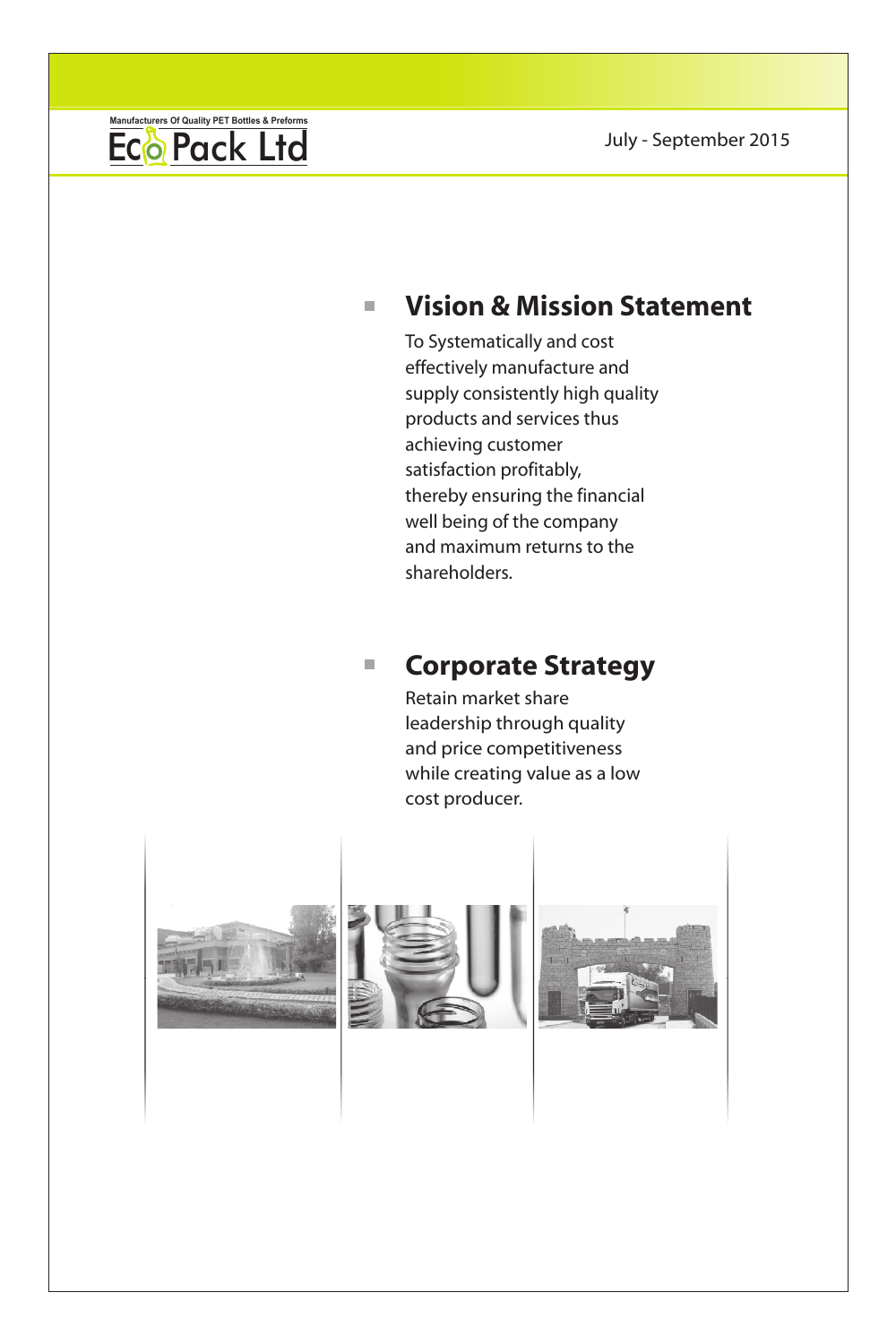

#### **COMPANY INFORMATION** Mrs. Ayesha Khan Mr. Hussain Jamil Mr. Shahid Jamil Mr. Amjad Awan Mrs. Deborah Jamil Ms. Laila Jamil Mr. Asad Ali Sheikh Mr. Shahan Ali Jamil **BOARD OF DIRECTORS AUDIT COMMITTEE** Mr. Asad Ali Sheikh Mrs. Ayesha Khan Mr. Amjad Awan Ms. Laila Jamil Chairman Member Member Member Non-Executive Director Non-Executive Director Non-Executive Director Non-Executive Director **CHIEF FINANCIAL OFFICER & COMPANY SECRETARY** Mr. Muhammed Ali Adil **BANKERS** Askari Bank Limited Habib Bank Limited JS Bank Limited **AUDITORS** Rahman Sarfaraz Rahim Iqbal Rafiq Chartered Accountants Chairperson Chief Executive Officer (Alternate Director of Mr. Shahid Jamil) Faysal Bank Limited Allied Bank Limited Pak Oman Investment Company Limited **HUMAN RESOURCE & REMUNERATION COMMITTEE** Ms. Laila Jamil Mr. Hussain Jamil Mr. Asad Ali Sheikh Mrs. Ayesha Khan Chairperson Member Member Member **SHARE REGISTRAR CORPORATE GOVERNANCE & NOMINATION COMMITTEE** Mr. Amjad Awan Mrs. Deborah Jamil Mrs. Ayesha Khan Chairman Member Member

M/S Technology Trade (Private) Limited Ballotter, Share Registrar & Transfer Agent

### **LEGAL ADVISOR**

M/s. Ebrahim Hosain

Advocate & Corporate Counsel

### **REGISTERED OFFICE AND FACTORY**

112-113, Phase V, Hattar Industrial Estate, Hattar, District Haripur Khyber Pakhtunkhwa Tel: (0995) 617720 & 23, 617347 Fax: (0995) 617074, www.ecopack.com.pk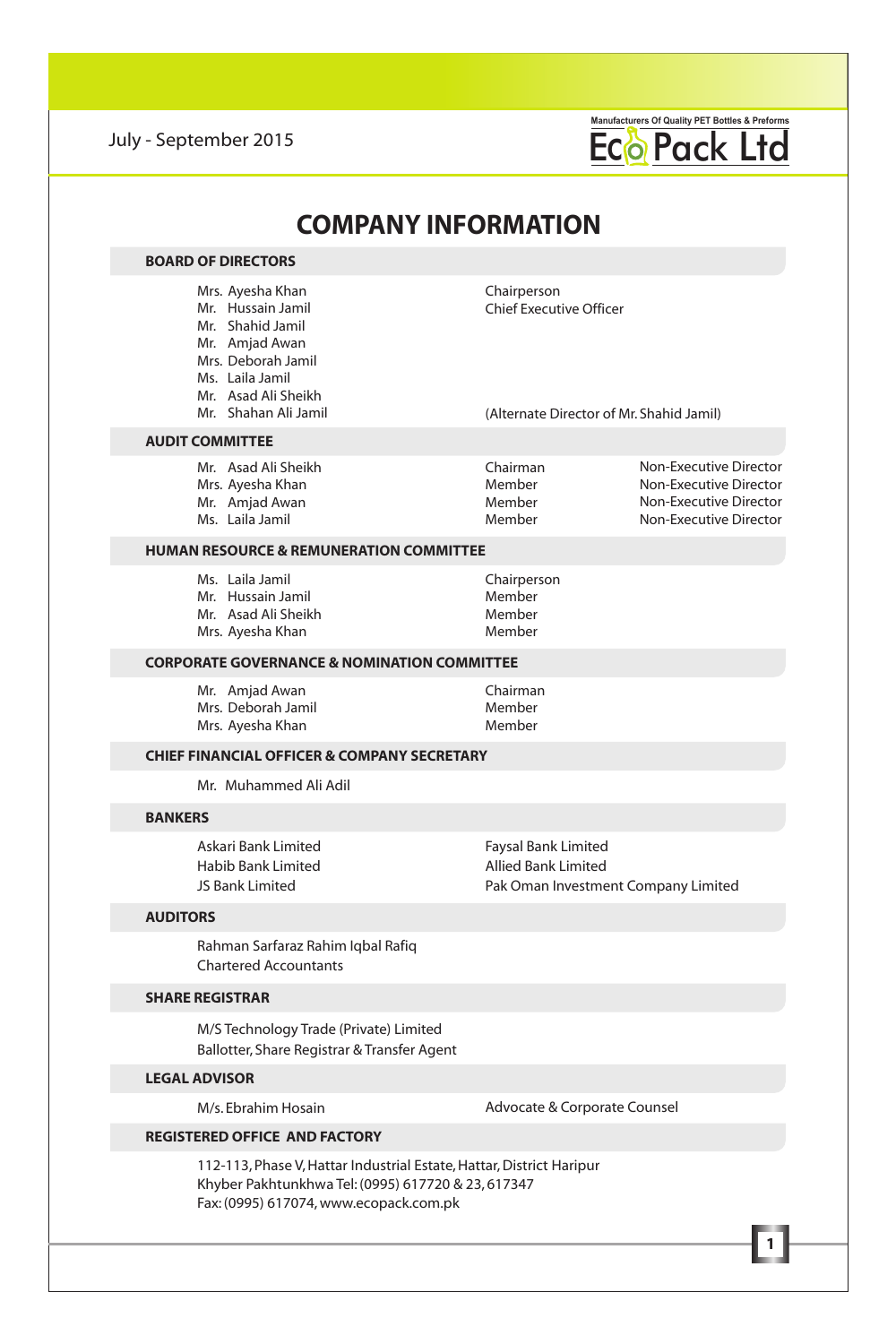

### **DIRECTORS' REPORT**

The board of directors of Ecopack Limited is pleased to present the Directors' Report along with the unaudited financial statements for the quarter ended 30th September 2015:

#### **OVERVIEW**

Your company has continued on the steady path of profitability it had embarked on since January 2015 after a politically tumultuous and difficult first half of the last financial year (FY 2014-15). The first quarter of the current financial year i.e. July to September 2015 achieved improved bottom line results compared to the corresponding quarter of the previous year. Reduction in supply side costs on account of lower crude oil and petro-chemical prices resulted in lower Pet resin prices (almost 25%), the main raw material for the company's products, thus reducing the net sales value compared to QoQ last year.

While the decrease in raw & packing materials as well as financial charges continued to help your company during the first quarter under review, some of the gains were bartered away as the market became more competitive and your management had to sacrifice some profit margins to gain higher volumes in sales and enhance market share against competing vendors. Profitability in the more value added bottle sales reduced considerably even though units sold marginally increased over the same quarter in the prior year, however, low margin Preform sales leapt by over 180% in unit terms over last year's corresponding quarter. This, nevertheless, helped mitigate a part of the lost profit as the higher production of Preforms absorbed commensurate fixed cost, thereby increasing profitability overall on a QoQ basis.

### **SALES & FINANCIAL HIGHLIGHTS**

Sales revenue increased by 6% from Rs. 529 million to Rs. 559 million QoQ due to a significant increase in Preform sales volume, despite the decrease of Pet resin price by approximately 25%, thereby restricting top line revenue.

Gross profit and Operating profit decreased by Rs. 10.6 million (-2.7%) and Rs. 5.2 million (-1.4%) respectively in this quarter versus the same period last year. Financial charges this quarter reduced by Rs. 8.9 million from Rs. 28.5 million last year compared to Rs 19.7 million this quarter - a significant reduction of 31% on account of consistent debt reduction as well as lower KIBOR and bank mark-up.

Pre-tax profits increased by Rs. 3.8 million from Rs. 15.9 million in the first quarter last year compared to Rs. 19.7 million this year - an increase of 23% QoQ. In the same token, Post-tax profit grew by Rs. 3.5 million this quarter from Rs. 10.6 million to Rs. 14.1 million compared to the same quarter last year - an increase of 31% QoQ.

Earnings per share for the first quarter of FY 2015-2016 is Rs. 0.61 per share against Rs. 0.46 per share for the same quarter last year.

#### **FUTURE OUTLOOK**

Your company is striving towards lowering it's costs and enhancing sales as far as is practically possible. While the environment in this sector remains competitive and aggressive, lower petro-chemical prices, reduced financial charges and continuing steady growth in the beverage and bottled drinking water industries, are the key drivers of growth & profitability for your company.

### **RISKS**

**2**

Unforeseen outages and breakdowns in electricity supply from the national grid as well as an old and inefficient electricity distribution system, in need of urgent repair, are serious causes of concern. This combined with unplanned 'stops and starts' are an anathema to the continuous process of production for all thermoplastic convertors. However, it seems that self-generation of electricity alone could effectively resolve the dual problem of rising costs and erratic supply.

Your company's management is determined to find an effective & optimal solution for this recurrent problem as this could be a game changer for the company's future prosperous growth and stability.

For & on behalf of the Board of Directors

Dated :October 30, 2015 **Hussain Jamil**

**Chief Executive Officer**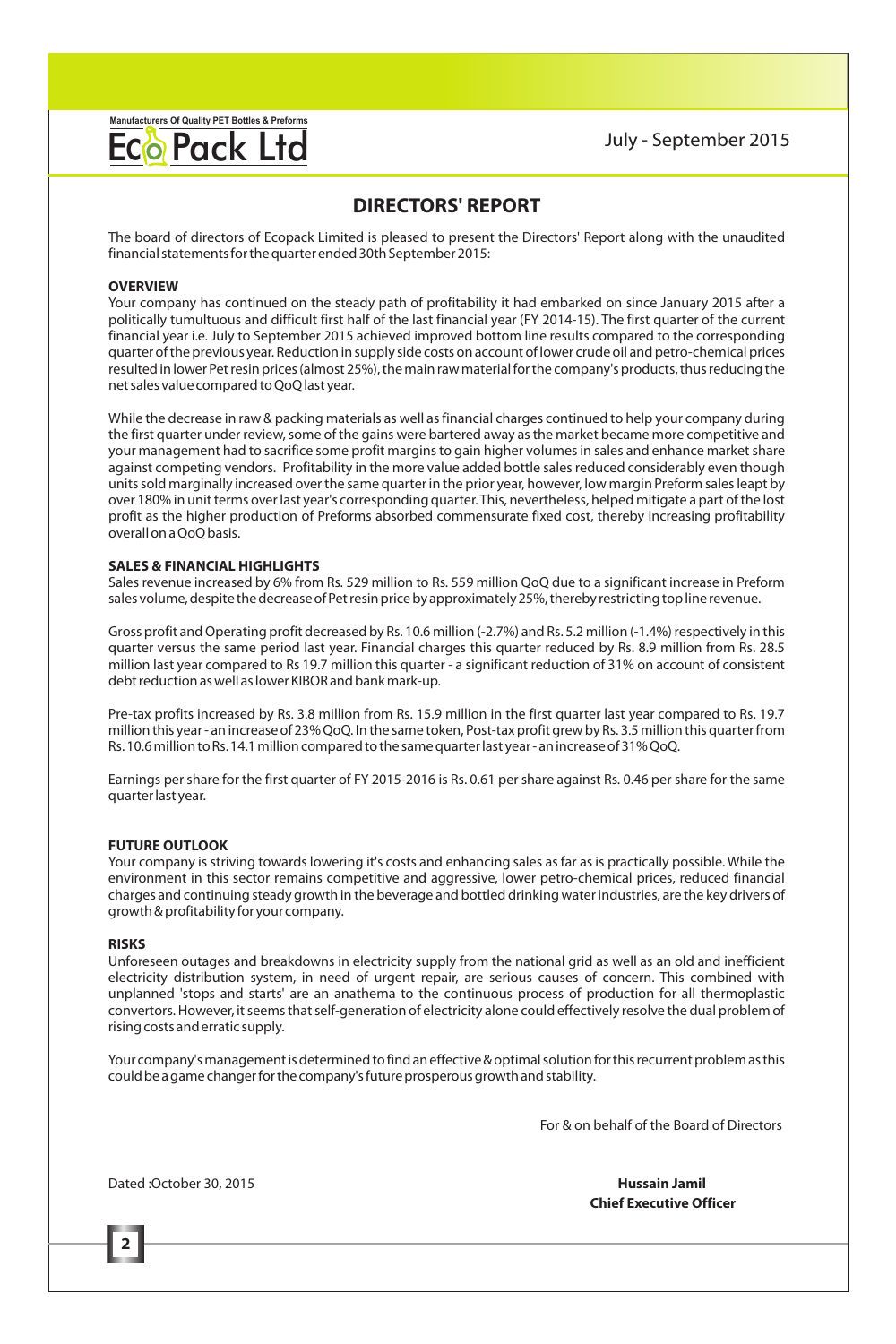

### **CONDENSED INTERIM BALANCE SHEET (UN-AUDITED)** AS AT SEPTEMBER 30, 2015

|                                                            |             |              | (AUDITED)         |
|------------------------------------------------------------|-------------|--------------|-------------------|
|                                                            |             | Sep 30, 2015 | Jun 30, 2015      |
|                                                            | <b>NOTE</b> |              | (Rupees in '000') |
|                                                            |             |              |                   |
| <b>NON-CURRENT ASSETS</b>                                  |             |              |                   |
| Property, plant and equipment                              | 5           | 1,037,163    | 1,055,461         |
| Security deposits                                          |             | 6,064        | 6,064             |
| Intangibles                                                |             | 1,002        | 1,033             |
|                                                            |             | 1.044.229    | 1,062,558         |
| <b>CURRENT ASSETS</b>                                      |             |              |                   |
| Stores, spares and loose tools                             |             | 79,545       | 75,882            |
| Stock in trade                                             |             | 159,287      | 202,785           |
| Trade debts                                                |             | 152,150      | 216,664           |
| Loans and advances                                         |             | 28,687       | 26,992            |
| Deposits, prepayments and Other Receivables                |             | 17,282       | 11,272            |
| Taxation recoverable - net                                 |             | 46,825       | 46,324            |
| Cash and bank balances                                     |             | 17,114       | 38,118            |
|                                                            |             | 500,890      | 618,038           |
| <b>TOTAL ASSETS</b>                                        |             | 1,545,119    | 1,680,596         |
|                                                            |             |              |                   |
| <b>SHARE CAPITAL AND RESERVES</b>                          |             |              |                   |
| <b>Authorized Capital</b>                                  |             |              |                   |
| 50,000,000 (2015:50,000,000) ordinary shares of Rs.10 each |             | 500,000      | 500,000           |
|                                                            |             |              |                   |
|                                                            |             |              |                   |
| Issued, subscribed and paid-up capital                     |             | 229,770      | 229,770           |
| <b>Accumulated Profit</b>                                  |             | 61,721       | 42,481            |
|                                                            |             | 291,491      | 272,251           |
| Surplus on revaluation of property, plant & equipment      |             | 160,136      | 163,625           |
| <b>NON-CURRENT LIABILITIES</b>                             |             |              |                   |
| Long term loans                                            |             | 291,457      | 320,091           |
| Liability against assets subject to finance lease          |             | 2,844        | 3,003             |
| <b>Deferred liabilities</b>                                |             | 267,124      | 263,256           |
|                                                            |             | 561,425      | 586,350           |
| <b>CURRENT LIABILITIES</b>                                 |             |              |                   |
| Trade and other payables                                   |             | 143,467      | 271,862           |
| Accrued mark-up on loans                                   |             | 8,700        | 11,494            |
| Short term borrowings - secured                            |             | 294,677      | 287,994           |
| Current portion of non-current liabilities                 |             | 85,223       | 87,020            |
|                                                            |             | 532,067      | 658,370           |
|                                                            |             |              |                   |
| <b>TOTAL EQUITY AND LIABILITIES</b>                        |             | 1,545,119    | 1,680,596         |
| <b>CONTINGENCIES AND COMMITMENTS</b>                       | 6           |              |                   |

The annexed notes form an integral part of these Condensed interim financial statements.

**EXECUTIVE OFFICER CHIEF EXECUTIVE OFFICER** 

**3**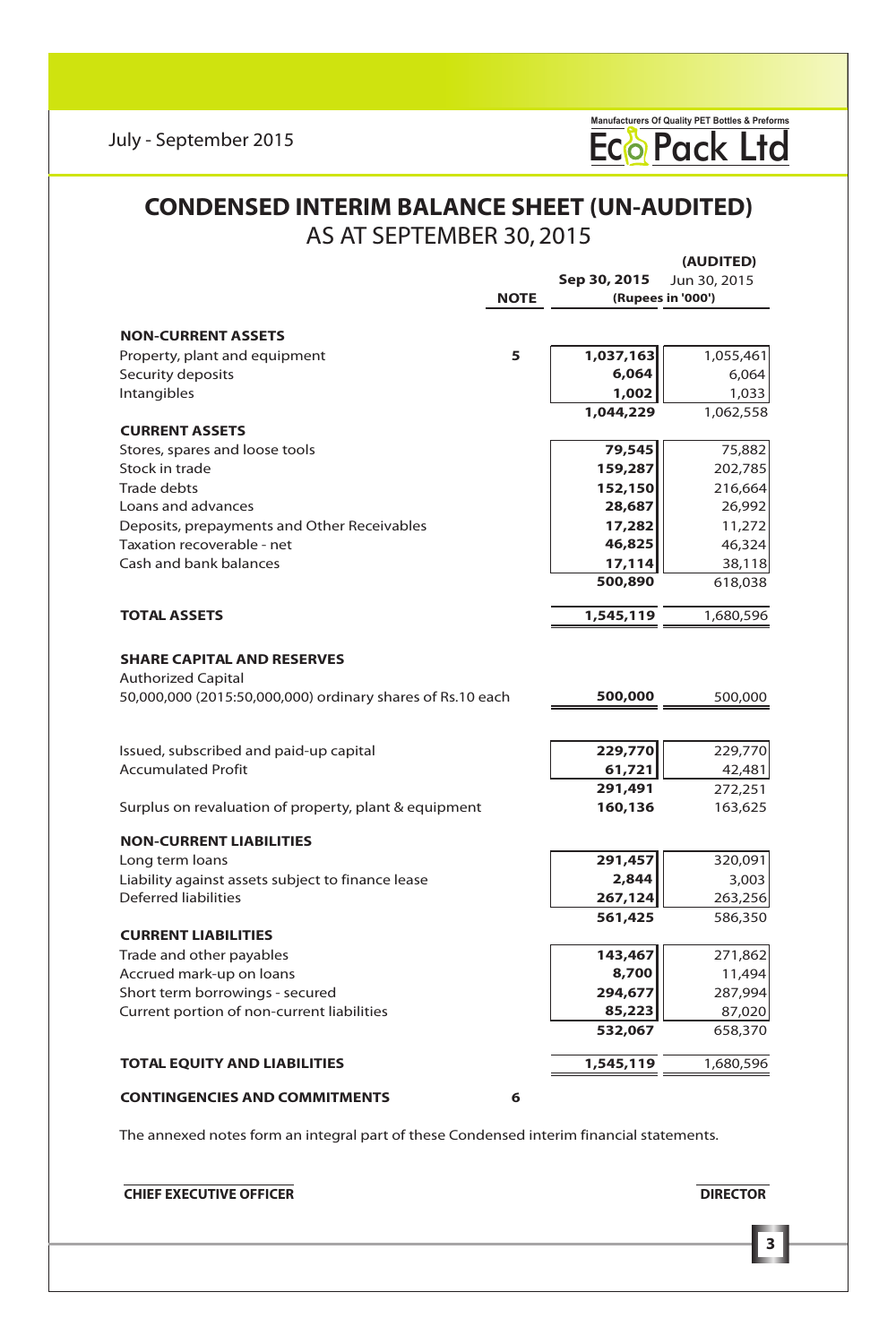### FOR THE QUARTER ENDED SEPTEMBER 30, 2015 **CONDENSED INTERIM PROFIT AND LOSS ACCOUNT** (UN-AUDITED)

|                                                   |                | <b>JUL-SEP</b><br>2015 | <b>JUL-SEP</b><br>2014 |
|---------------------------------------------------|----------------|------------------------|------------------------|
|                                                   | <b>NOTE</b>    |                        | (Rupees in '000')      |
|                                                   |                |                        |                        |
| Sales - net                                       | $\overline{7}$ | 559,570                | 529,061                |
| Cost of sales                                     | 8              | (490, 403)             | (449, 260)             |
| <b>Gross profit</b>                               |                | 69,167                 | 79,802                 |
| <b>Distribution cost</b>                          |                | (12, 677)              | (19, 101)              |
| Administrative expenses                           |                | (13, 235)              | (12, 240)              |
|                                                   |                | (25, 912)              | (31, 341)              |
| <b>Profit from operations</b>                     |                | 43,255                 | 48,461                 |
| Other income                                      |                | 1,306                  | 2,984                  |
| Other expenses                                    |                | (5, 166)               | (6,928)                |
| Finance cost                                      |                | (19, 680)              | (28, 569)              |
|                                                   |                | (23, 540)              | (32, 512)              |
| <b>Profit before taxation</b>                     |                | 19,715                 | 15,949                 |
| Taxation                                          |                | (5,608)                | (5, 321)               |
| <b>Profit after taxation</b>                      |                | 14,107                 | 10,627                 |
| Earning per share - basic and diluted (in Rupees) |                | 0.61                   | 0.46                   |

The annexed notes form an integral part of these Condensed interim financial statements.

### **EXECUTIVE OFFICER DIRECTOR**

**4**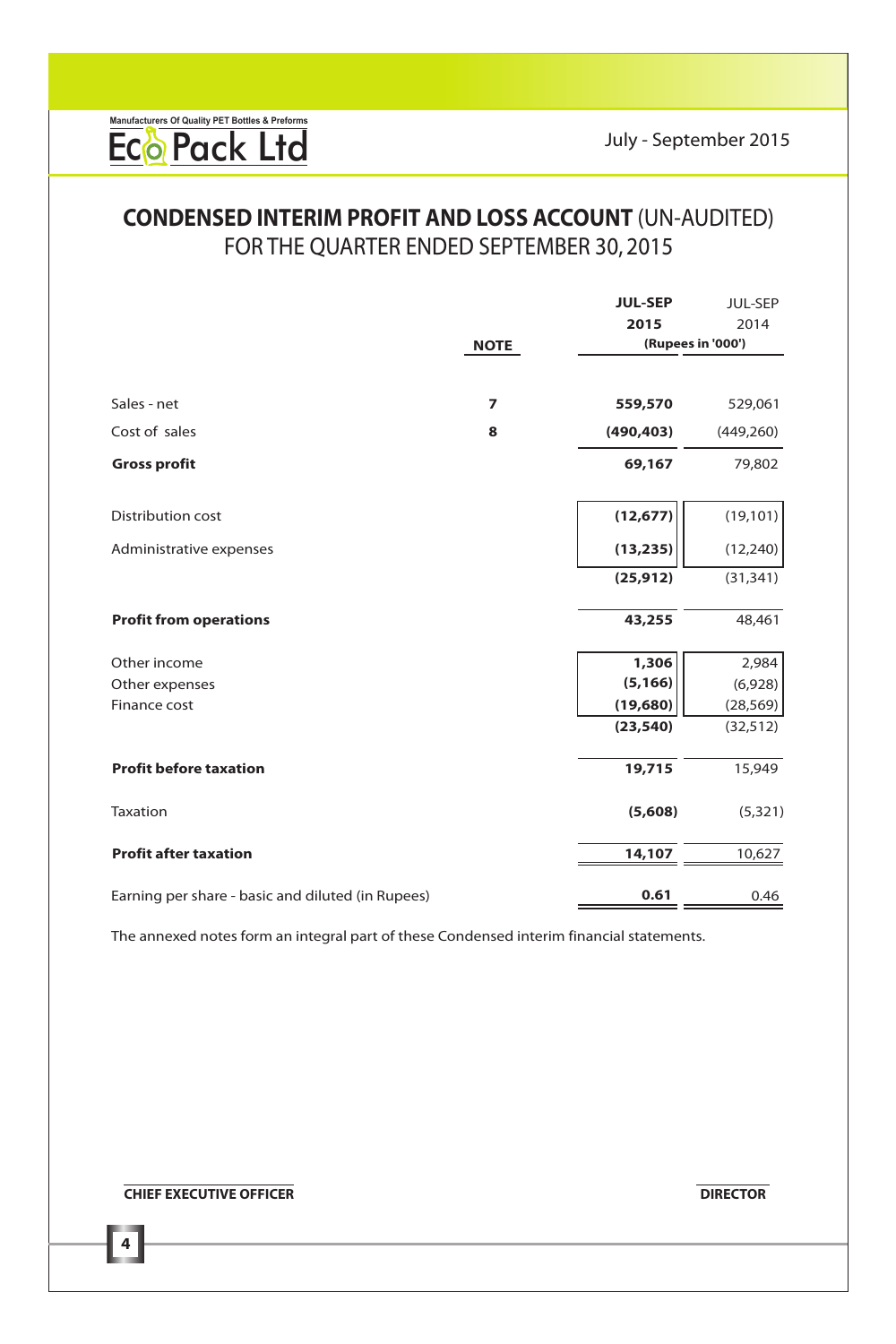Manufacturers Of Quality PET Bottles & Preforms<br> **ECO Pack Ltd** 

## **COMPREHENSIVE INCOME (UN-AUDITED)** FOR THE QUARTER ENDED SEPTEMBER 30, 2015 **STATEMENT OF CONDENSED INTERIM**

|                                                                                                                                                         | <b>JUL-SEP</b><br>2015<br>(Rupees in '000') | <b>JUL-SEP</b><br>2014 |
|---------------------------------------------------------------------------------------------------------------------------------------------------------|---------------------------------------------|------------------------|
| <b>Profit after taxation</b>                                                                                                                            | 14,107                                      | 10,627                 |
| <b>Other Comprehensive Income</b><br>-Transfer from surplus on revaluation of property<br>and plant on account of incremental depreciation - net of tax | 5,133                                       | 6,500                  |
| Total comprehensive income for the year transferred to<br>equity                                                                                        | 19,240                                      | 17.127                 |

The annexed notes form an integral part of these Condensed interim financial statements.

**EXECUTIVE OFFICER DIRECTOR**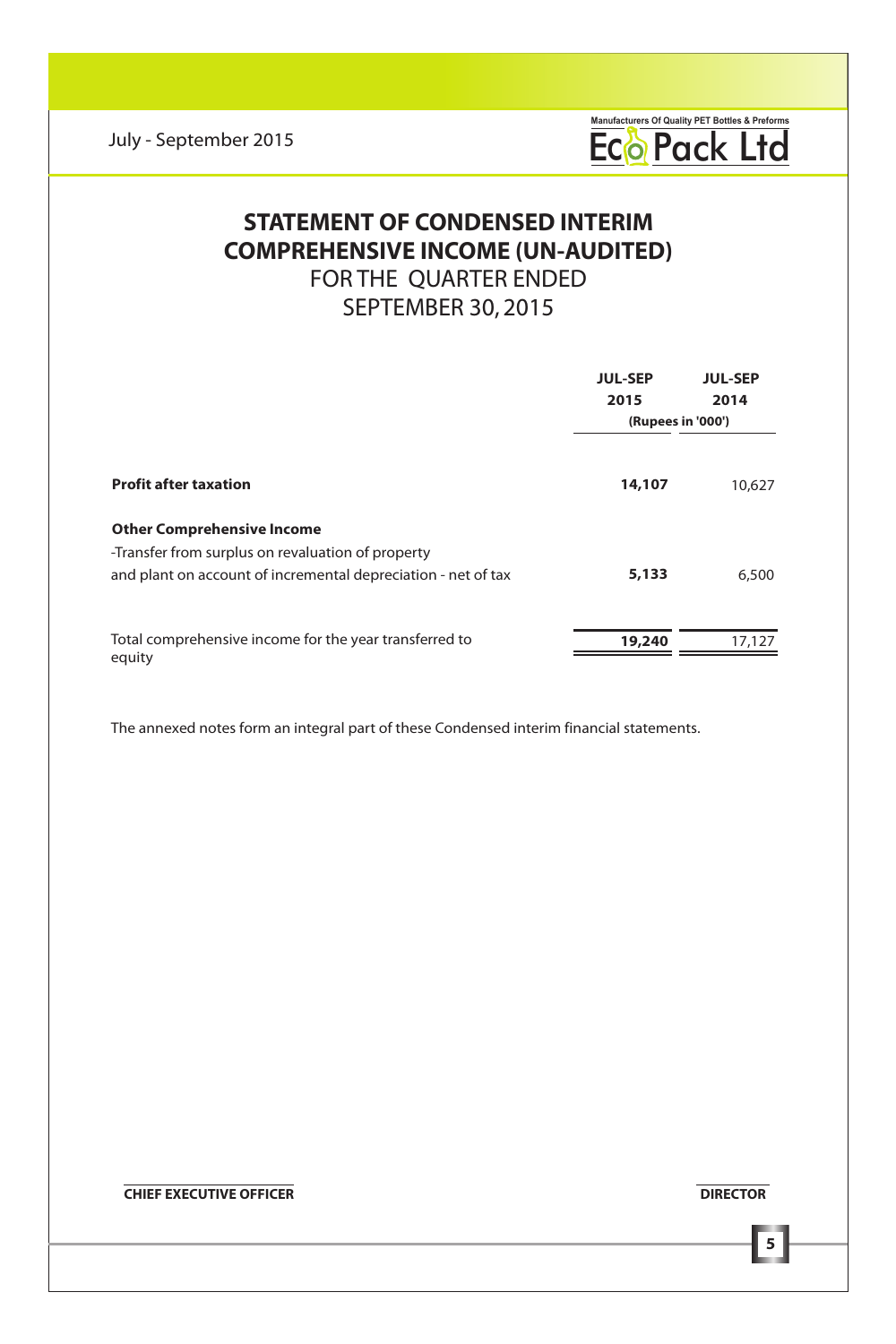Manufacturers Of Quality PET Bottles & Preforms<br> **ECO Pack Ltd** 

## FOR THE QUARTER ENDED SEPTEMBER 30, 2015 **CONDENSED INTERIM STATEMENT OF CHANGES IN EQUITY**

|                                                | <b>SHARE</b>   | <b>UNAPPROPRIATED</b> |              |
|------------------------------------------------|----------------|-----------------------|--------------|
|                                                | <b>CAPITAL</b> | <b>PROFIT</b>         | <b>TOTAL</b> |
|                                                |                | (Rupees in '000)      |              |
| Balance as at July 01, 2014                    | 229,770        | (4.649)               | 225,121      |
| Total comprehensive income for the quarter     |                |                       |              |
| ended September 30, 2014                       |                |                       |              |
| - Profit for the quarter                       |                | 10,627                | 10,627       |
| - Other Comprehensive Income for the quarter   |                | 6,500                 | 6,500        |
|                                                |                | 17,127                | 17,127       |
| Balance as at September 30, 2014               | 229,770        | 12,478                | 242,248      |
| Balance as at Oct 01,2014                      | 229,770        | 12,478                | 242,248      |
| Total comprehensive income for the nine months |                |                       |              |
| ended June 30, 2015                            |                |                       |              |
| - Profit for the nine months                   |                | 15,848                | 15,848       |
| - Other Comprehensive Income for nine months   |                | 14,155                | 14,155       |
|                                                |                | 30,003                | 30,003       |
| Balance as at June 30,2015                     | 229,770        | 42,481                | 272,251      |
| Balance as at July 01, 2015                    | 229,770        | 42,481                | 272,251      |
| Total comprehensive income for the quarter     |                |                       |              |
| ended September 30, 2015                       |                |                       |              |
| - Profit for the quarter                       |                | 14,107                | 14,107       |
| - Other Comprehensive Income for the quarter   |                | 5,133                 | 5,133        |
|                                                |                | 19,240                | 19,240       |
| Balance as at September 30, 2015               | 229,770        | 61,721                | 291,491      |

**The annexed notes form an integral part of these Condensed interim financial statements.**

**EXECUTIVE OFFICER DIRECTOR DIRECTOR** 

**6**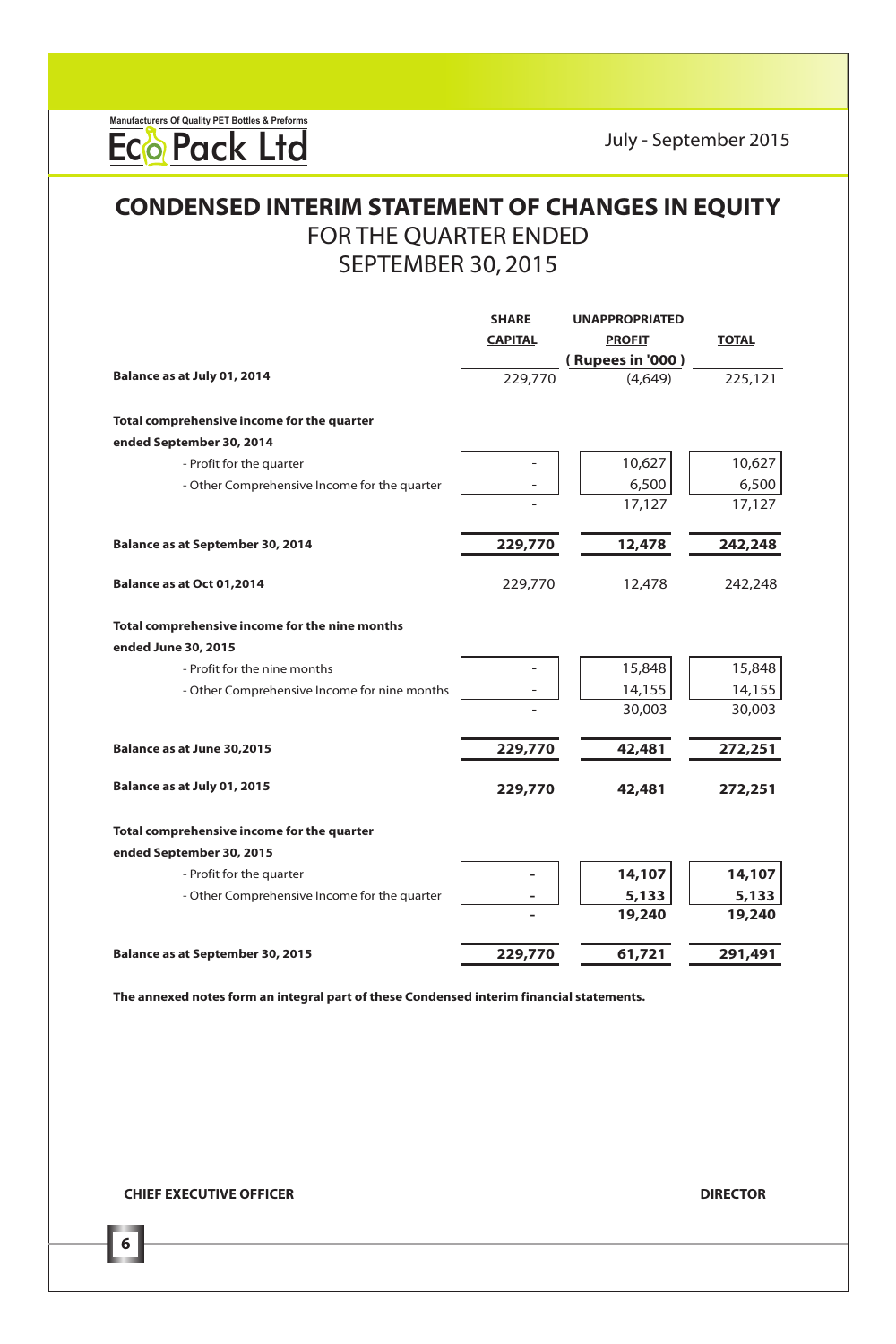

### FOR THE QUARTER ENDED SEPTEMBER 30, 2015 **CONDENSED INTERIM CASH FLOW STATEMENT (UN-AUDITED)**

|                                                                                                                                        |             | <b>JUL-SEP</b> | <b>JUL-SEP</b>    |
|----------------------------------------------------------------------------------------------------------------------------------------|-------------|----------------|-------------------|
|                                                                                                                                        |             | 2015           | 2014              |
|                                                                                                                                        | <b>NOTE</b> |                | (Rupees in '000') |
| <b>CASH FLOWS FROM OPERATING ACTIVITIES</b>                                                                                            |             |                |                   |
| Cash generated From operations                                                                                                         | 9           | 37,296         | 133,814           |
| Finance cost paid                                                                                                                      |             | (22, 474)      | (31, 125)         |
| Gratuity paid                                                                                                                          |             | (80)           | (435)             |
| Taxes paid                                                                                                                             |             | (6, 109)       | (7,790)           |
| Net cash generated from operating activities                                                                                           |             | 8,634          | 94,463            |
| <b>CASH FLOWS FROM INVESTING ACTIVITIES</b><br>Purchase of Property, Plant & Equipments<br><b>CASH FLOWS FROM FINANCING ACTIVITIES</b> |             | (5,728)        | (7,801)           |
| Repayment of long term loans                                                                                                           |             | (30, 431)      | (42, 148)         |
| Repayment of finance lease liability                                                                                                   |             | (163)          | (2,018)           |
| Net cash used in financing activities                                                                                                  |             | (30, 593)      | (44, 166)         |
| Net Increase in cash and cash equivalents                                                                                              |             | (27, 687)      | 42,496            |
| Cash and cash equivalents at the beginning of the year                                                                                 |             | (249, 876)     | (306.121)         |
| Cash and cash equivalents at the end of the year                                                                                       |             | (277, 562)     | (263, 625)        |

The annexed notes form an integral part of these Condensed interim financial statements.

**EXECUTIVE OFFICER DIRECTOR**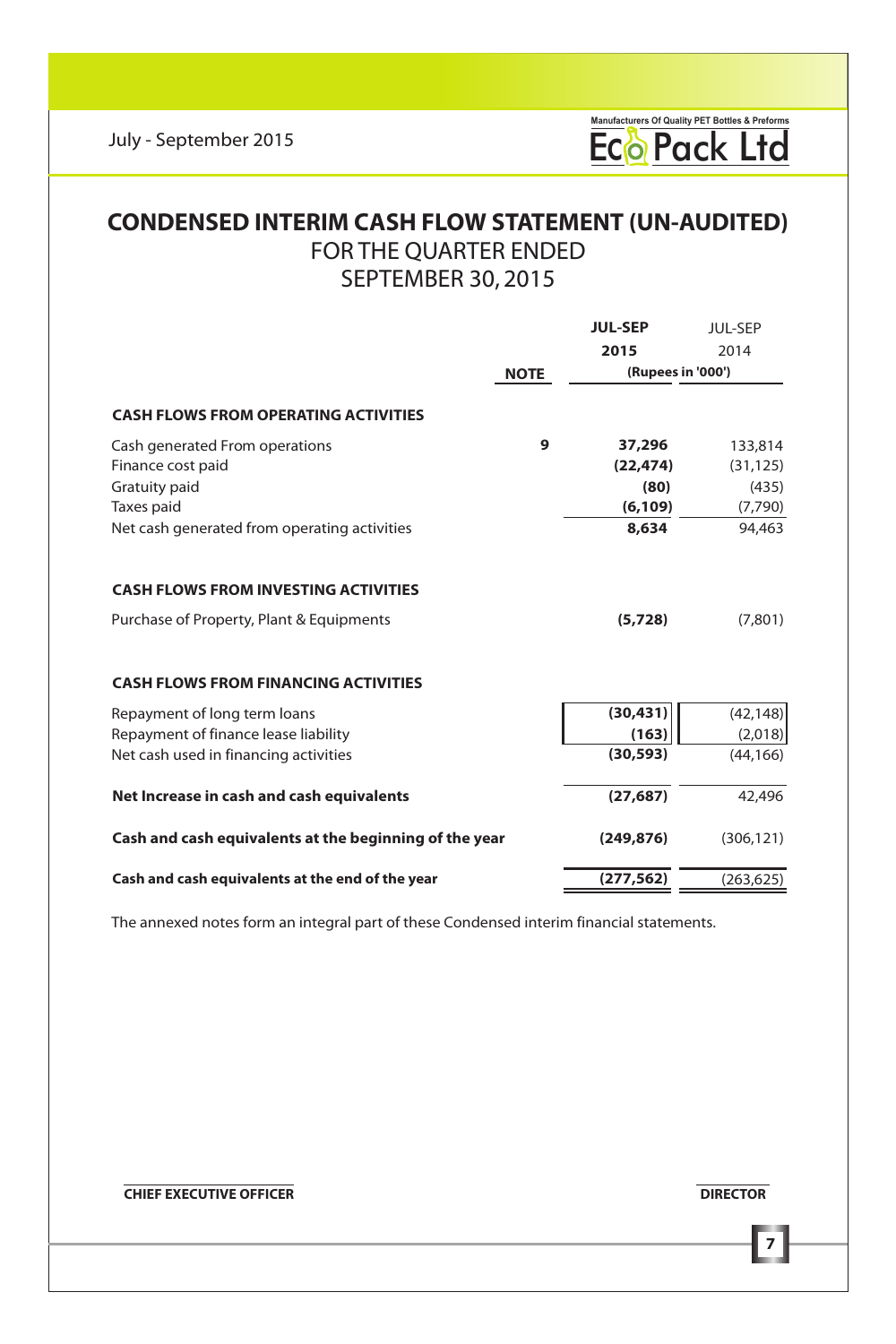### **FINANCIAL STATEMENTS (UN-AUDITED)** FOR THE QUARTER ENDED SEPTEMBER 30, 2015 **NOTES TO AND FORMING PART OF THE CONDENSED INTERIM**

#### **1. STATUS AND NATURE OF BUSINESS**

Ecopack Limited "the Company" was incorporated on August 25, 1991 as a private limited Company under Companies Ordinance, 1984. Subsequently, it was converted into a public limited Company on April 29, 1992 and thereafter, in March 1994 converted into a public listed Company. Its shares are listed on Karachi Stock Exchange.

The principal business activity of the Company is manufacturing and sale of Polyethylene Terepthalat (PET) bottles and preforms for the market of Beverages and other liquid packaging industry. The Company has its registered office and manufacturing facility located at Hattar, province Khyber Pakhtunkhawa.

### **2. BASIS OF PREPARATION**

This condensed interim financial information is unaudited and has been prepared in accordance with the requirements of the International Accounting Standard - 34 "Interim Financial Reporting" as applicable in Pakistan and provisions of, and directives issued under the Companies Ordinance 1984; in case, where the requirements of the International Accounting Standard differ, the provisions of, and directives issued under the Companies Ordinance 1984, have been followed. This interim financial information has however been subject to limited scope review by the auditors, as required by the Code of Corporate Governance. The interim financial information do not include all the information and disclosures required in the annual financial statements, and should be read in conjunction with the Company's annual financial statements for the year ended June 30, 2015.

The comparative balance sheet presented in these interim financial information has been extracted from the audited financial statements of the Company for the year ended June 30, 2015, whereas the comparative profit and loss account, statement of changes in equity, statement of comprehensive income and cash flow statement are extracted from the unaudited interim financial information for the quarter ended September 30, 2014.

#### **3. SIGNIFICANT ACCOUNTING POLICIES**

The accounting policies adopted in the preparation of these condensed interim financial statement are the same as those applied in the preparation of the annual financial statements of the company for the year ended June 30, 2015.

#### **4. ESTIMATES AND JUDGEMENT**

**8**

The preparation of Condensed interim financial statements in conformity with approved accounting standards, as applicable in Pakistan, requires management to make judgments, estimates and assumptions that affect the application of policies and the reported amounts of assets, liabilities, income and expenses.

The estimates and associated assumptions are based on historical experience and various other factors that are believed to be reasonable under the circumstances, the results of which form the basis of making judgments about the carrying values of assets and liabilities that are not readily apparent from other sources. Actual results may differ from these estimates.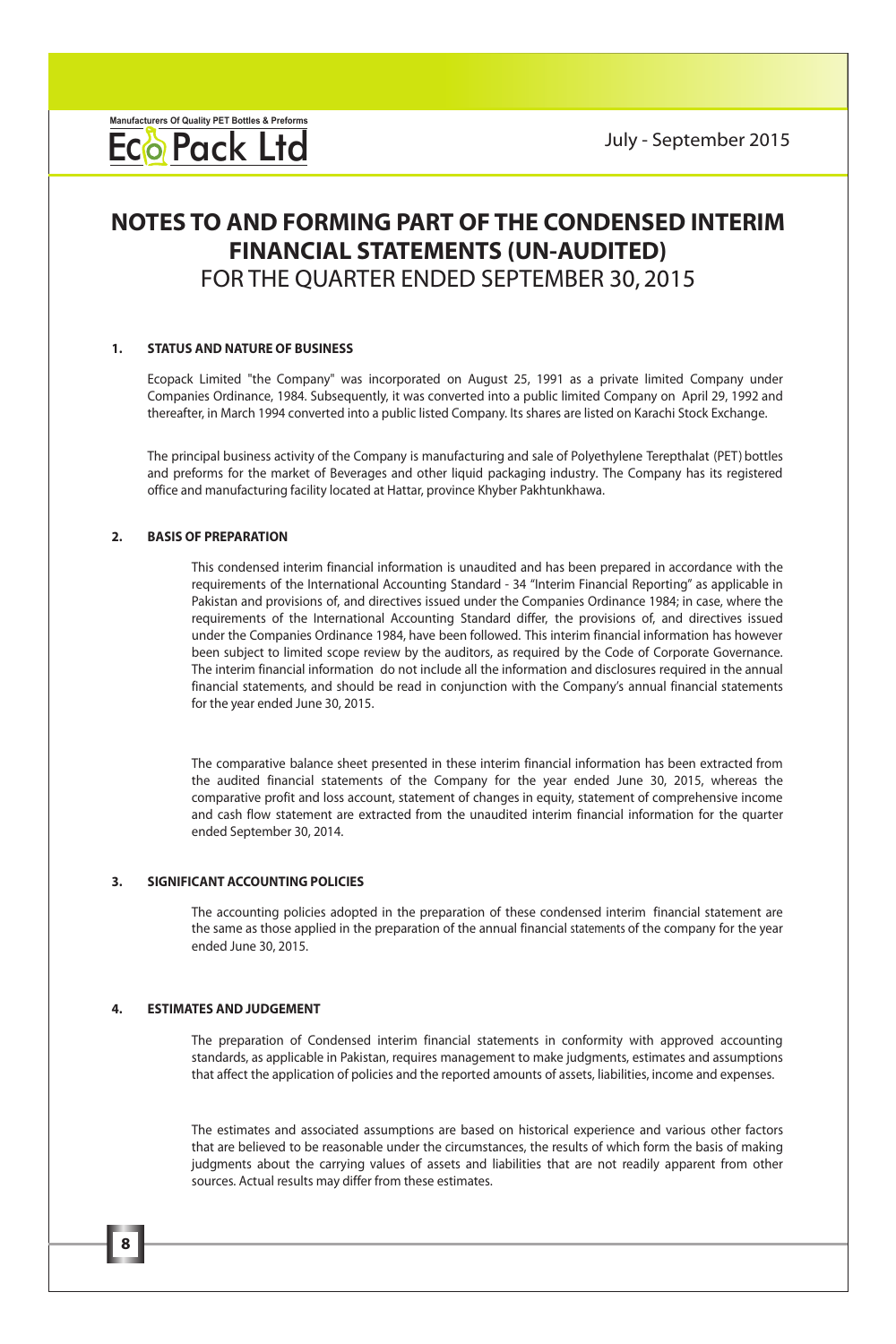

| 5. | <b>PROPERTY, PLANT &amp; EQUIPMENT</b><br><b>Addition during the period</b> | <b>SEP 30.</b><br>2015<br>(Rupees in '000') | <b>AUDITED</b><br><b>JUNE 30,</b><br>2015 |  |
|----|-----------------------------------------------------------------------------|---------------------------------------------|-------------------------------------------|--|
|    | Plant & Machinery                                                           | 3,492                                       | 60,546                                    |  |
|    | <b>Factory equipments</b>                                                   | 40                                          | 18,625                                    |  |
|    | <b>Furniture and Fixture</b>                                                | 26                                          | 118                                       |  |
|    | Office equipment                                                            | 318                                         | 756                                       |  |
|    | Vehicle                                                                     | 1,768                                       | 156                                       |  |
|    | Computer & Accessories                                                      | 83                                          | ۰                                         |  |
|    |                                                                             | 5,728                                       | 80.201                                    |  |

### **6. CONTINGENCIES AND COMMITENTS**

Contingencies and commitments remained same during the quarter ended September 30, 2015 as discloused in the audited in financial statement for the year ended June 30, 2015.

|    |                                          | <b>JUL-SEP</b>    | JUL-SEP   |
|----|------------------------------------------|-------------------|-----------|
|    |                                          | 2015              | 2014      |
|    |                                          | (Rupees in '000') |           |
| 7. | <b>SALES</b>                             |                   |           |
|    | Gross sales                              | 655,232           | 619,139   |
|    | Sales tax                                | (95, 662)         | (90,078)  |
|    |                                          | 559,570           | 529,061   |
| 8. | <b>COST OF SALES</b>                     |                   |           |
|    | Raw material consumed                    | 299,068           | 298,968   |
|    | Packing material consumed                | 21,343            | 19,399    |
|    | Salaries, wages & other benefits         | 32,569            | 31,657    |
|    | Traveling & conveyance                   | 2,978             | 3,235     |
|    | Fee, Subscription & Professional charges | 365               | 155       |
|    | Vehicle repair & maintenance             | 2,155             | 3,000     |
|    | Rent, rate & taxes                       | 2,897             | 2,946     |
|    | Repair & maintenance                     | 5,235             | 2,634     |
|    | Communication charges                    | 222               | 291       |
|    | Printing, postage & stationery           | 380               | 365       |
|    | Entertainment                            | 233               | 190       |
|    | Insurance                                | 1,165             | 865       |
|    | Electricity, gas & water                 | 57,857            | 61,509    |
|    | Freight & Other Charges                  | 913               | 1,017     |
|    | Depreciation                             | 22,823            | 23,376    |
|    | Store consumed                           | 8,028             | 6,805     |
|    | Lab testing                              | 357               | 492       |
|    | Courses and seminar fees                 | 14                | 153       |
|    | Miscellaneous                            | 42                | 513       |
|    |                                          | 458,644           | 457,571   |
|    | Work-in-process - opening                | 83,158            | 50,029    |
|    | Work-in-process - closing                | (45,703)          | (60, 886) |
|    |                                          | 37,455            | (10, 857) |
|    | Cost of goods manufactured               | 496,099           | 446,714   |
|    | Finished goods - opening                 | 43,684            | 55,864    |
|    | Finished goods - closing                 | (49, 380)         | (53, 319) |
|    |                                          | (5,696)           | 2,545     |
|    | <b>COST OF SALE</b>                      | 490,403           | 449,260   |
|    |                                          |                   |           |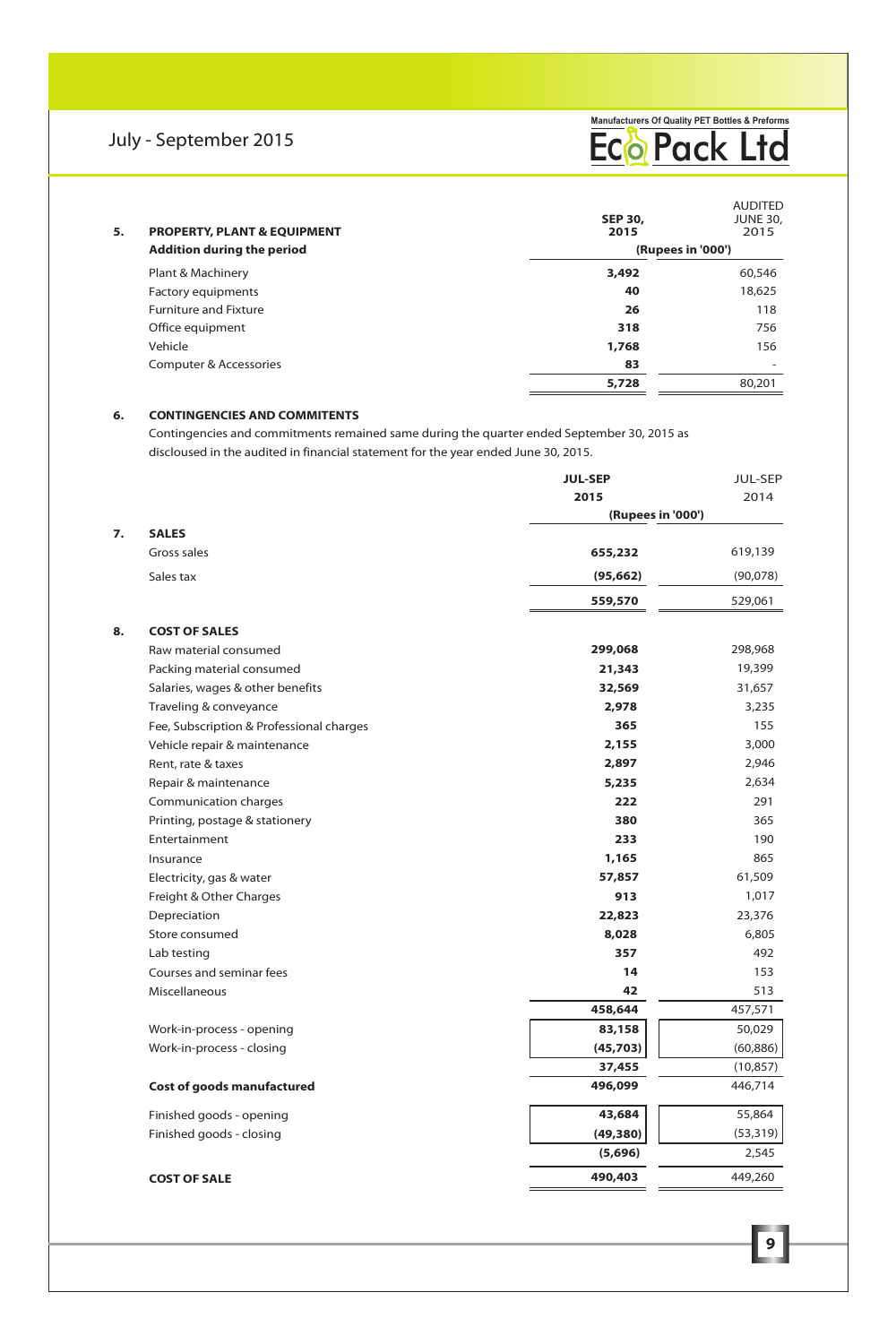Manufacturers Of Quality PET Bottles & Preforms<br> **ECO Pack Ltd** 

### July - September 2015

|    |                                                      |     | <b>JUL-SEP</b><br>2015 | JUL-SEP<br>2014 |
|----|------------------------------------------------------|-----|------------------------|-----------------|
|    |                                                      |     | (Rupees in '000')      |                 |
| 9. | <b>CASH GENERATED FROM OPERATIONS</b>                |     |                        |                 |
|    |                                                      |     |                        |                 |
|    | Profit before taxation                               |     | 19,715                 | 15,949          |
|    | Adjustment for non-cash charges and other items:     |     |                        |                 |
|    | Depreciation                                         |     | 24,024                 | 24.607          |
|    | <b>Amortization Expense</b>                          |     | 30                     | 19              |
|    | Provision for gratuity                               |     | 3,310                  | 3,033           |
|    | Finance cost                                         |     | 19,680                 | 28,569          |
|    | Working capital changes                              | 9.1 | (29, 463)              | 61,638          |
|    |                                                      |     | 37,296                 | 133,814         |
|    | 9.1 Working capital changes                          |     |                        |                 |
|    | (Increase) / decrease in current assets :            |     |                        |                 |
|    | Stores, spares and loose tools                       |     | (3,663)                | 115             |
|    | Stock in trade                                       |     | 43,498                 | (16,750)        |
|    | <b>Trade debts</b>                                   |     | 64,514                 | 92,103          |
|    | Loans and advances                                   |     | (1,695)                | 6,137           |
|    | Short term deposits, prepayments & other receivables |     | (6,010)                | (953)           |
|    |                                                      |     | 96,644                 | 80.651          |
|    | Increase / (decrease) in current liabilities:        |     |                        |                 |
|    | Trade and other payables                             |     | (126, 107)             | (19,013)        |
|    |                                                      |     | (29, 463)              | 61,638          |

#### **10. SEGMENT ANALYSIS**

|                   |                     | INJECTION    | BLOWING             |              | TOTAL               |              |
|-------------------|---------------------|--------------|---------------------|--------------|---------------------|--------------|
|                   | <b>Jul-Sep 2015</b> | Jul-Sep 2014 | <b>Jul-Sep 2015</b> | Jul-Sep 2014 | <b>Jul-Sep 2015</b> | Jul-Sep 2014 |
|                   |                     |              |                     |              |                     |              |
| Sales-net         | 234.545             | 107.763      | 325.026             | 421.298      | 559,570             | 529.061      |
| Cost of sales     | (211, 822)          | (97, 015)    | (278, 581)          | (352, 244)   | (490, 403)          | (449,260)    |
|                   | 22.723              | 10.748       | 46.445              | 69.054       | 69.167              | 79.802       |
| Distribution cost | (5,314)             | (3,891)      | (7, 363)            | (15,210)     | (12, 677)           | (19, 101)    |
| Administrative    | (5, 548)            | (2, 493)     | (7,688)             | (9,747)      | (13, 235)           | (12, 240)    |
|                   | (10, 861)           | (6, 384)     | (15,051)            | (24, 957)    | (25, 912)           | (31, 341)    |
| Operating profit  | 11,862              | 4.364        | 31.393              | 44.097       | 43,255              | 48.461       |

### **11. DATE OF AUTHORIZATION**

These financial statements have been authorized for issue on **October 30, 2015** by the Board of Directors of the Company.

### **12. GENERAL**

**10**

Figures have been rounded off to the nearest thousand rupees.

### **CHIEF EXECUTIVE OFFICER DIRECTOR**